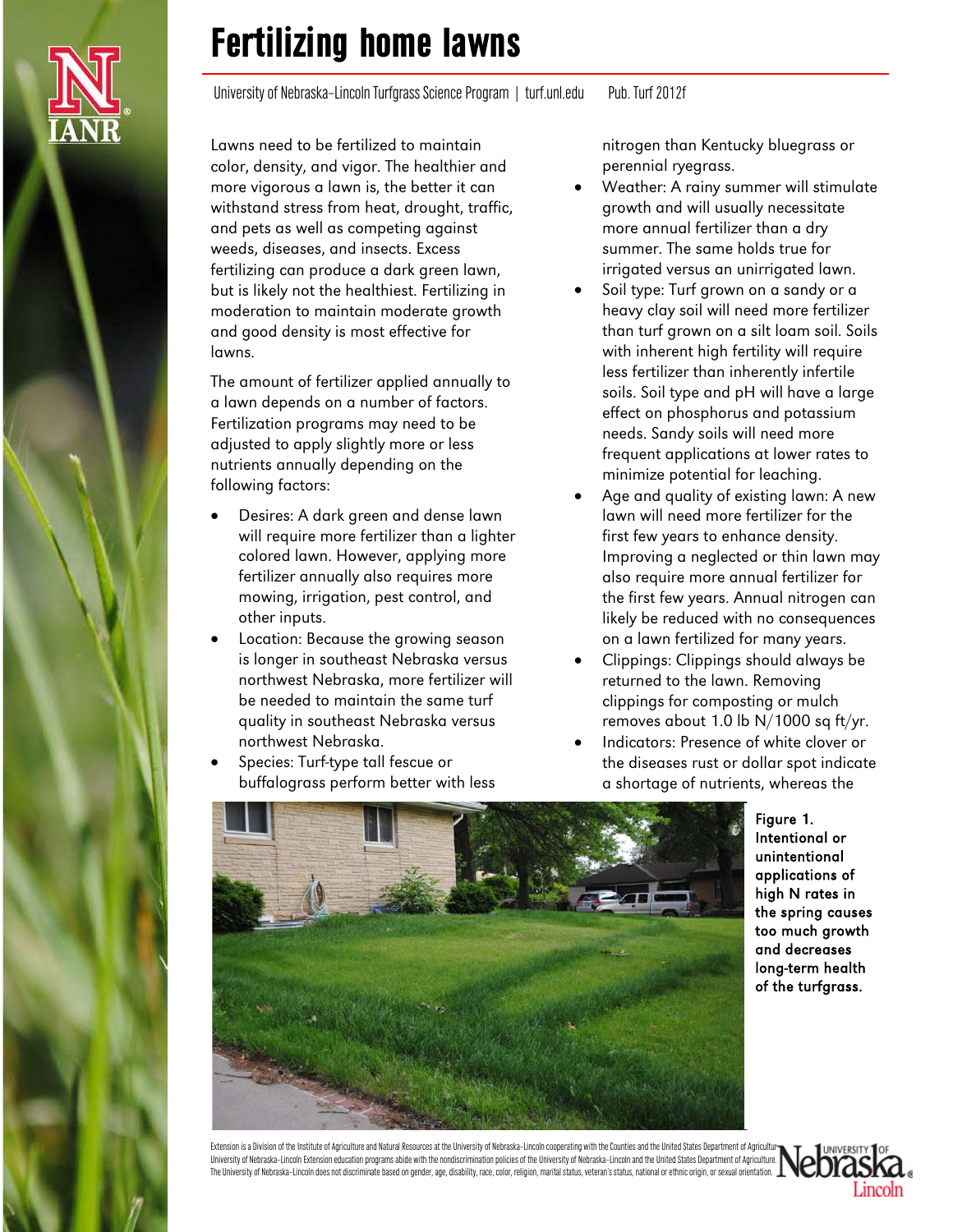

diseases brown patch or pythium indicate too much annual nitrogen.

### Fertilizers

All fertilizers will have a series of three numbers displayed prominently on the label. These numbers represent the percentage by weight of nitrogen (N), phosphorus (as  $P_2O_{5}$ ), and potassium (as  $K_2O$ ). For instance, a 24-4-8 fertilizer will have 24% N, 4%  $P_2O_5$  and 8% K<sub>2</sub>O. A 46-0-0 fertilizer will have 46% N, 0% and 0% K<sub>2</sub>O. The rest of the bag will consist of carriers, inert products, other non-nutrients or perhaps sulfur (S) or iron (Fe). Though all three elements are important in maintaining a healthy turf stand, N will cause the greatest response. Because of this, most fertilizer recommendations for lawns are listed as lbs. N/1000 sq ft.

Nitrogen fertilizers come in two basic forms: quick-release (soluble) nitrogen and slowrelease (insoluble) nitrogen. Examples of slow- and quick-release N forms are listed in



Figure 2. White clover (top) or the disease rust (bottom) indicate the lawn needs more annual N.

Table 1. Quick-release nitrogen normally causes a response in one week or less, whereas slow-release nitrogen will cause a response over three to ten weeks or more. Quick-release nitrogen is inexpensive and may burn leaf blades if applied improperly. Slow-release forms tend to be more expensive, but will rarely burn leaf blades even when applied at temperatures above 85F. Both N forms can and should be used on lawns. Both forms of N are often blended in one fertilizer bag to provide a quick N response shortly after application plus a more gradual and longer response.

Fertilizing with phosphorus and potassium is also important in maintaining a healthy lawn. Phosphorus and/or potassium applications should always be based on soil tests as described in tables 2 and 3 and information in Soil Testing for Turf Areas at [http://turf.unl.edu/pdfcaextpub/SoilTesting](http://turf.unl.edu/pdfcaextpub/SoilTesting2012g.pdf) [2012g.pdf](http://turf.unl.edu/pdfcaextpub/SoilTesting2012g.pdf) .

### Fertilization Programs

For cool-season grasses like tall fescue or Kentucky bluegrass, fertilize lightly in spring and early summer, apply little to none in summer, and apply most of the fertilizer after Labor Day. Applying high rates of N in spring and summer stimulates excess leaf growth at the expense of root growth. Not only does this increase mowing requirements, it reduces turf quality during the summer and potentially increases susceptibility to heat, drought, and pests. Conversely, warm-season grasses like buffalograss should be fertilized primarily in summer after green-up with no fertilizer prior to green-up in spring or after the last mowing in the fall.

Table 4 lists the University of Nebraska recommendations for fertilization of Kentucky bluegrass or tall fescue, while Table 5 lists the program for buffalograss. Keep in mind that the initial seven points in this publication will affect your fertilization program and the rates may need adjusting.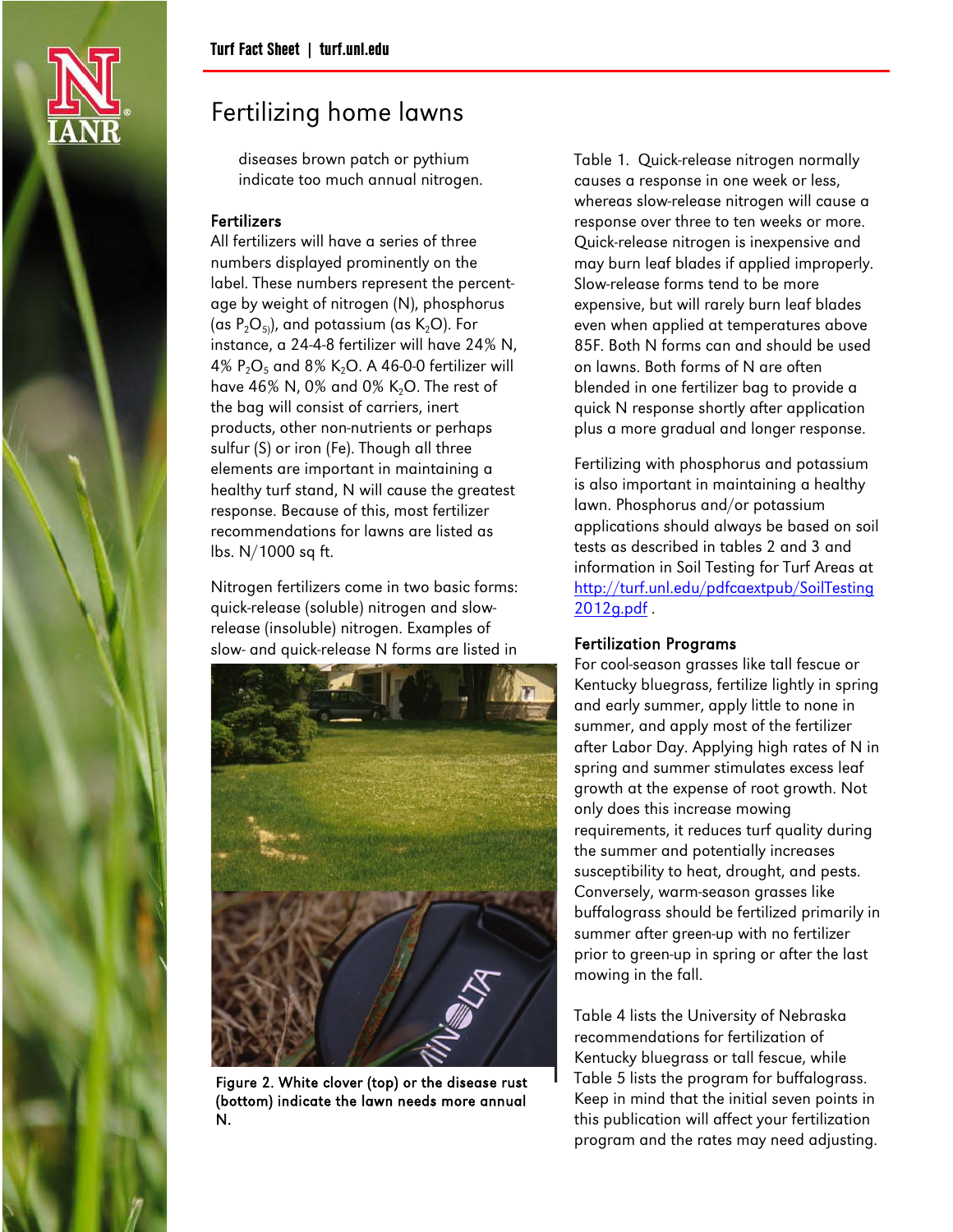

The dates listed are for eastern Nebraska, so adjust dates by one to two weeks later in spring and earlier in the fall for northern and western Nebraska.

In addition to the applications listed in Table 4, preemergence herbicides applied in late April/early May are often combined with nitrogen. Since cool-season grasses need little N in the spring, try to purchase a product with a low percent N and/or a high percentage as slow-release N (Figure 6). If you apply a preemergence herbicide combined with fertilizer in April, the May N application should be reduced or skipped. Professional lawn care companies have more flexibility with products available to them, and thus they may increase the number of applications while decreasing the rate of N per application. This can give a more gradual feeding of the grass plants and produce a high quality lawn.

### How Much Fertilizer to Apply

It is critical to apply the correct amount of fertilizer to your lawn. Table 6 explains how to calculate the proper amount of fertilizer to apply or Table 7 lists the amount of fertilizer needed, given the desired rate and the p N in the product. Additionally, the fertilizer bag may list the proper spreader

setting for your spreader. If the setting is not listed, refer to the later section on "Calibrating a Fertilizer Spreader." Even if your settings are listed on the label, you should calibrate your spreader to make sure it is still accurate. As spreaders get older, settings gradually change because of wear and tear. Regular cleaning and lubrication of the spreader will help it last longer. One fool-proof way to spread the correct amount of fertilizer is to calculate the amount of product needed for your lawn, set the spreader very light, spread one half of the total in one direction and spread the other half of the total in a perpendicular direction.

### Fertilizer Application

Apply fertilizer uniformly over the lawn. Overlap wheel tracks for drop-type spreaders. For rotary spreaders, apply the fertilizer so the wheel is at the edge of the pattern from the previous pass. Improper spreading of fertilizer will result in "streaking", the alternate dark- and lightgreen stripes in a lawn (Figures 1 and 3). Agricultural type fertilizers (10-10-10, 12- 12-12, etc.) that have large particle sizes should not be applied with a drop-type spreader, but a rotary spreader should be used instead. Irrigation or rain following fertilization is important to move nitrogen



Figure 3. Uniform and accurate applications are essential to maximize intended agronomic effects and to further minimize the already small risk of offsite movement of turf-applied fertilizers.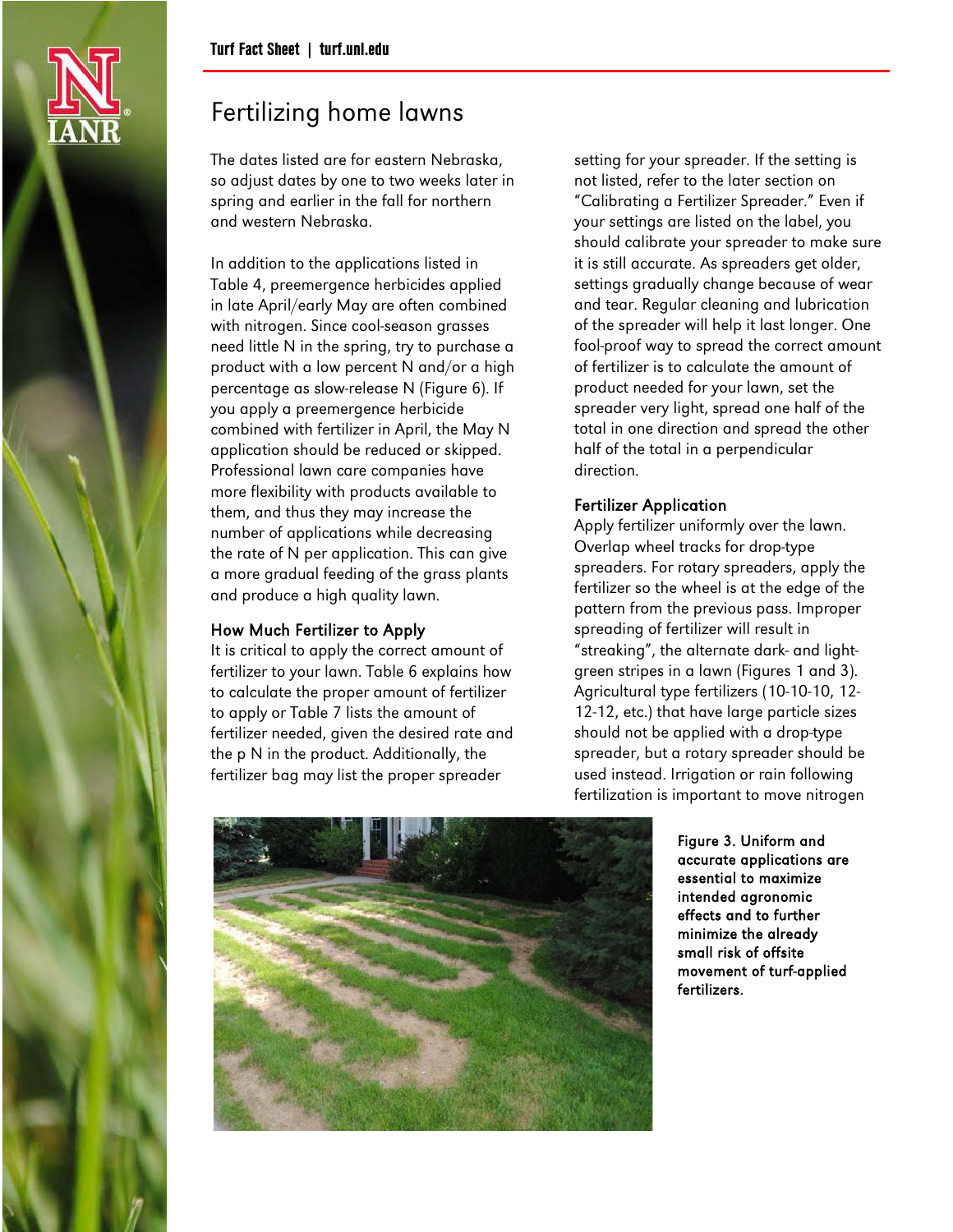

off the leaf blades and into the soil. Be sure to read the label instructions on fertilizer/herbicide combination products because some need to be applied to dry turf and watered in, whereas others need to be applied to wet turf so it sticks on leaf blades of the weeds. Combination fertilizer/ insecticides for white grubs always have to be watered-in. Avoid applying fertilizer to drought-stressed or dormant turf, or when temperatures are over 80F.



Figure 4. Avoid applying fertilizers to impermeable surfaces and sweep/blow fertilizer into the turf after application.

### Fate of Nitrogen

There is some concern about nitrogen leaching into groundwater or running off into surface water. Research shows that when applied correctly and accurately, nitrogen remains where it is applied. A dense turf canopy prevents water run-off and thus prevents nitrogen from moving across a lawn. The thatch and dense rooting of grass plants absorbs nitrogen and also prevents it from moving through the root zone. However, fertilizing too late in the fall or over-fertilization for many years increases the chances for N leaching. Also avoid applying fertilizer to impervious surfaces like walks and drives, and sweep or blow fertilizer granules from these areas into turf after fertilizing (Figure 4).

Leave an untreated/unfertilized buffer strip around all water bodies to prevent spreading phosphorus-containing fertilizers into the water. Do not apply near drain tile inlets or surface drains. Never dump clippings into water bodies or storm drains (clippings contain 1-2% P dry weight). Avoid dumping tree leaves into water bodies or storm drains for the same reason. Be sure to calibrate your spreader, and follow all label instructions on the fertilizer bag to reduce the risk of nitrogen moving away from the target.

#### **Author:**

**Zac Reicher, Professor, Department of Agronomy and Horticulture, University of Nebraska-Lincoln**

Table 1. Fast- and slow-release nitrogen sources found in fertilizers for athletic fields.

| Fast release (water soluble)         | Slow release (slowly water soluble or insoluble) |
|--------------------------------------|--------------------------------------------------|
| Urea                                 | Coated N (sulfur, plastic, or resin-coated)      |
| Ammonium sulfate                     | Urea formaldehydes                               |
| Any source listed as "ammoniacal"    | Methylene ureas                                  |
| Any source listed as "water soluble" | Organic N (animal byproducts, etc)               |
|                                      | IBDU (isobutylenediurea)                         |
|                                      | Any source listed as "slowly water soluble"      |
|                                      | Any source listed as "water insoluble"           |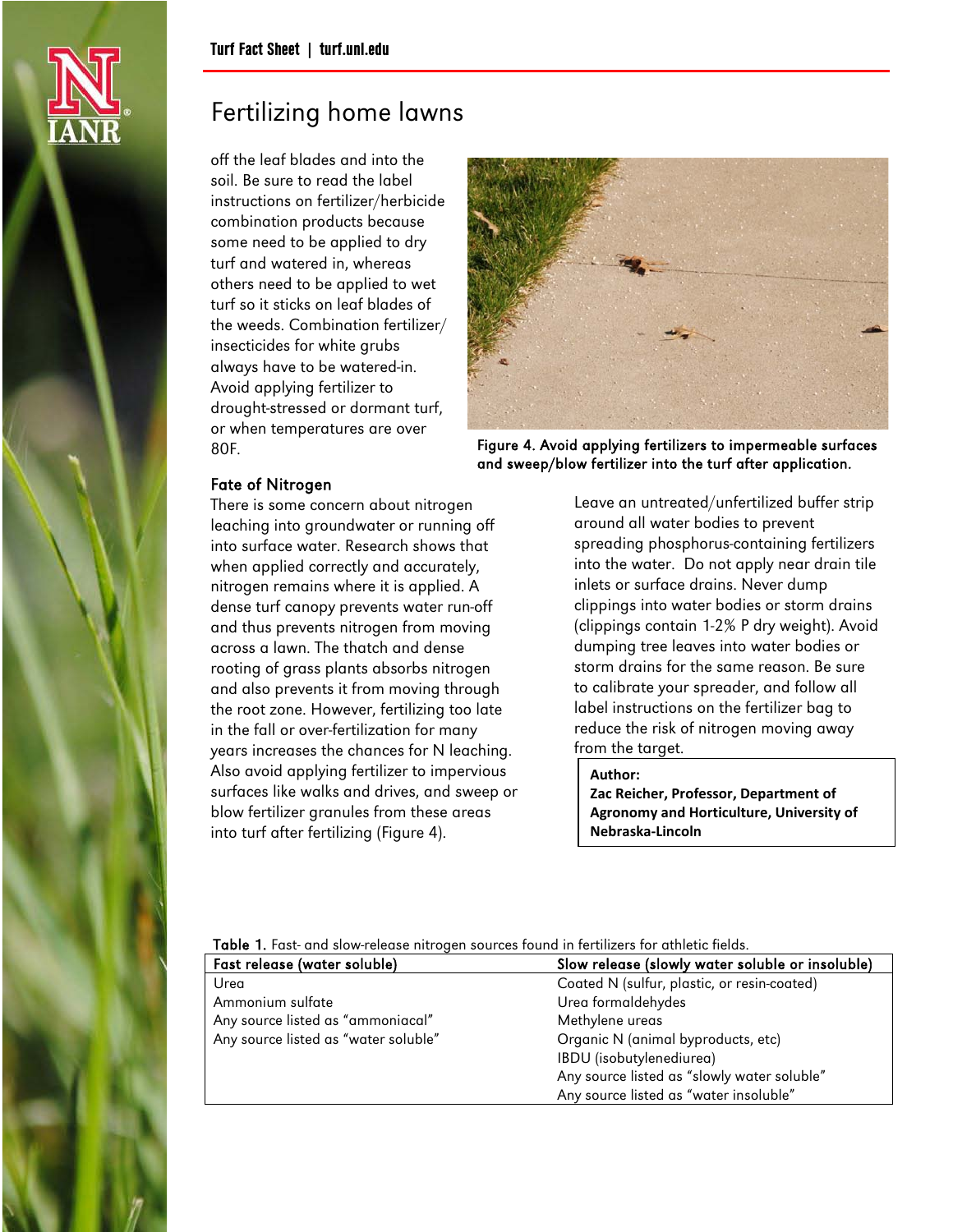

Table 2. Recommended total lbs  $P_2O_5/1000$  sq ft applied between soil tests using Bray P1 testing. Soil tests should be run every 3 to 5 years after establishment. Modified from the University of Wisconsin's "Interim Turf Nutrient Management Guide" at [http://www.turf.wisc.edu/docs/dnr1100-](http://www.turf.wisc.edu/docs/dnr1100-TurfNutrientManagement.pdf) [TurfNutrientManagement.pdf.](http://www.turf.wisc.edu/docs/dnr1100-TurfNutrientManagement.pdf)

| Soil test results |               | Bare soil establishment<br>from seed or<br>overseeding of existing<br>turfs to improve density | Established,<br>lawns, parks,<br>golf course<br>roughs |   |
|-------------------|---------------|------------------------------------------------------------------------------------------------|--------------------------------------------------------|---|
| ppm P             | $\frac{1}{2}$ | lbs $P_2O_5/1000$ sq ft recommended to be applied                                              |                                                        |   |
|                   |               |                                                                                                | between soil tests                                     |   |
| $0-5$             | $0 - 11$      |                                                                                                |                                                        |   |
| $6 - 10$          | $12 - 21$     |                                                                                                | 3                                                      | າ |
| $11 - 15$         | $22 - 30$     |                                                                                                | າ                                                      |   |
| $16 - 20$         | $31 - 40$     | 2                                                                                              | 2                                                      |   |
| $21 - 30$         | 41-60         | 2                                                                                              |                                                        |   |
| $31-40$           | 61-80         |                                                                                                |                                                        |   |
| 41-50             | 81-100        |                                                                                                |                                                        |   |
| >50               | >100          |                                                                                                |                                                        |   |

Table 3. Recommended total lbs  $K_2O/1000$  sq ft applied between soil tests.

|          |                              | Established lawns, parks,                                |
|----------|------------------------------|----------------------------------------------------------|
| ppm K    | Soil test results<br>lbs/A K | golf course roughs<br>lbs K <sub>2</sub> O/1000 sq ft/yr |
| $0 - 25$ | $0 - 50$                     | 4-5                                                      |
| 25-50    | 50-100                       | $2 - 3$                                                  |
| 50-75    | 100-150                      |                                                          |
| 75-100   | 150-200                      |                                                          |
| 100+     | $200+$                       |                                                          |

Table 4. Fertilizer recommendations for Kentucky bluegrass or tall fescue list in order of importance. Dates listed are for eastern Nebraska and should be adjusted for your area.

|          | Kentucky bluegrass          |           | Turf-type tall fescue       |         |                                                     |
|----------|-----------------------------|-----------|-----------------------------|---------|-----------------------------------------------------|
|          | $\mathsf{lbs}\ \mathsf{N}/$ |           | $\mathsf{lbs}\ \mathsf{N}/$ |         |                                                     |
|          | 1000 sq                     | % slow    | 1000 sq                     | % slow  |                                                     |
| Month    | ft                          | release   | ft                          | release | <b>Notes</b>                                        |
| Sept. 10 | 1.0                         | 20-50%    | 1.0                         | 20-50%  | Should be applied to all cool-season lawns          |
| Oct. 20  | $0.75 - 1.0$                | $0 - 20%$ | $0.75 - 1.0$                | $0-20%$ | Should be applied to all cool-season lawns,         |
|          |                             |           |                             |         | except those under very low maintenance. Apply      |
|          |                             |           |                             |         | when the lawn slows growth in the fall but is still |
|          |                             |           |                             |         | green (shortly before the final mowing).            |
| April 25 | $0.25 - 0.75$               | 20-50%    | $0.25 - 0.75$               | 20-50%  | Apply with preemergence herbicide, purchase         |
|          |                             |           |                             |         | product containing low N.                           |
| May 20   | $0.75 - 1.0$                | 20-50%    | $0.75 - 1.0$                | 20-50%  | Reduce rate if N applied earlier with PRE           |
|          |                             |           |                             |         | herbicide. Product for this application is often    |
|          |                             |           |                             |         | sold with herbicides to control dandelions and      |
|          |                             |           |                             |         | other broadleaf weeds. This application can be      |
|          |                             |           |                             |         | omitted if lower maintenance lawn is desired.       |
| July 15  | $0.25 - 0.50$               |           |                             |         | Apply with white grub control on KBG lawns. This    |
|          |                             |           |                             |         | application can be omitted if lower maintenance     |
|          |                             |           |                             |         | lawn is desired.                                    |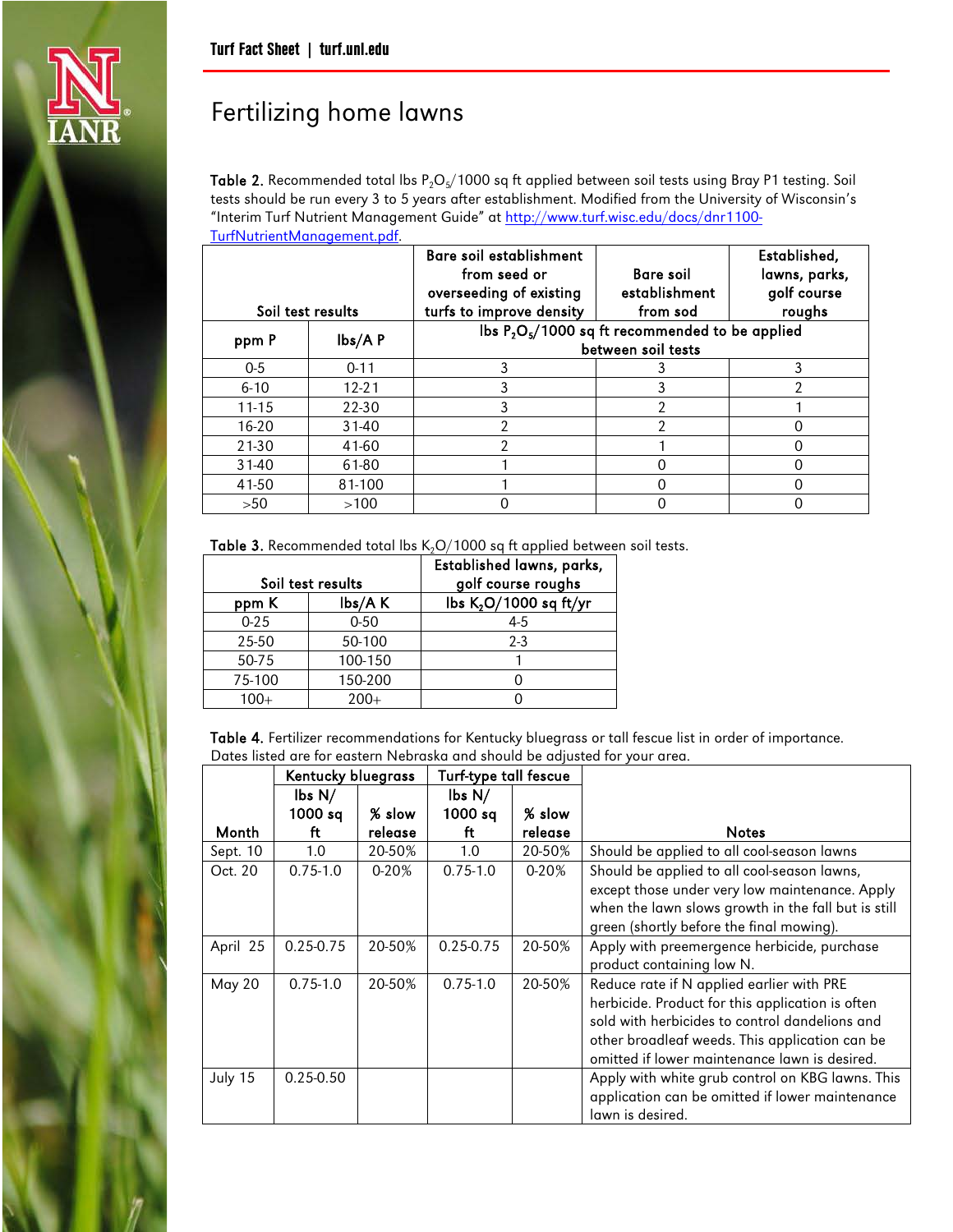

Table 5. Fertilizer recommendations for buffalograss listed in order of importance. Dates listed are for eastern Nebraska and should be adjusted for your area.

|          | <b>Buffalograss</b>         |           |                                                               |
|----------|-----------------------------|-----------|---------------------------------------------------------------|
|          | $\mathsf{lbs}\ \mathsf{N}/$ | $%$ slow  |                                                               |
| Month    | $1000$ sq ft                | release   | Notes                                                         |
| April 25 | $0.25 - 0.75$               | 20-50%    | Apply with preemergence herbicide, purchase product           |
|          |                             |           | containing low N.                                             |
| June 1   | 1.0                         | $0 - 25%$ | Reduce the rate of N if N was applied earlier with PRE        |
|          |                             |           | herbicide                                                     |
| July 1   | 1.0                         | $0 - 25%$ | Apply only to buffalograss lawns that need extra fertility to |
|          |                             |           | establish or recover from damage.                             |

**Table 6**. Determining the amount of fertilizer to apply when given the fertilizer rate in lbs N/1000 ft2

| Step 1. Calculating the amount of fertilizer/1000 sq ft:<br>Desired rate in lbs N or other nutrient<br>1000 sq ft | ÷ | %N                            | $=$ | fertilizer needed<br>1000 sq $ft$                    |
|-------------------------------------------------------------------------------------------------------------------|---|-------------------------------|-----|------------------------------------------------------|
| Step 2. Calculating the amount of fertilizer to treat the entire turf area:                                       |   |                               |     |                                                      |
| fertilizer needed<br>1000 sq ft                                                                                   |   | X Area to be treated in sq ft |     | Ibs fertilizer needed to<br>treat the area           |
| Example: how much 16-8-8 fertilizer do you need to apply 0.75 lbs N/1000 sq ft to an 8000 sq ft lawn?             |   |                               |     |                                                      |
| Step 1. Calculating the amount of fertilizer/1000 ft <sup>2</sup> :                                               |   |                               |     |                                                      |
| 0.75N<br>$1000$ sq ft                                                                                             | ÷ | 0.16 nutrient                 | $=$ | 4.69 lbs 16-8-8<br>$1000$ sq ft                      |
| Step 2. Calculating the amount of fertilizer to treat the entire turf area:                                       |   |                               |     |                                                      |
| 4.69 lbs 16-8-8<br>1000 sq ft                                                                                     | X | 8000 $\text{ft}^2$            | $=$ | 37.5 lbs fertilizer<br>needed to treat<br>8000 sq ft |
| Or you can use Table 7 where calculations are already done.                                                       |   |                               |     |                                                      |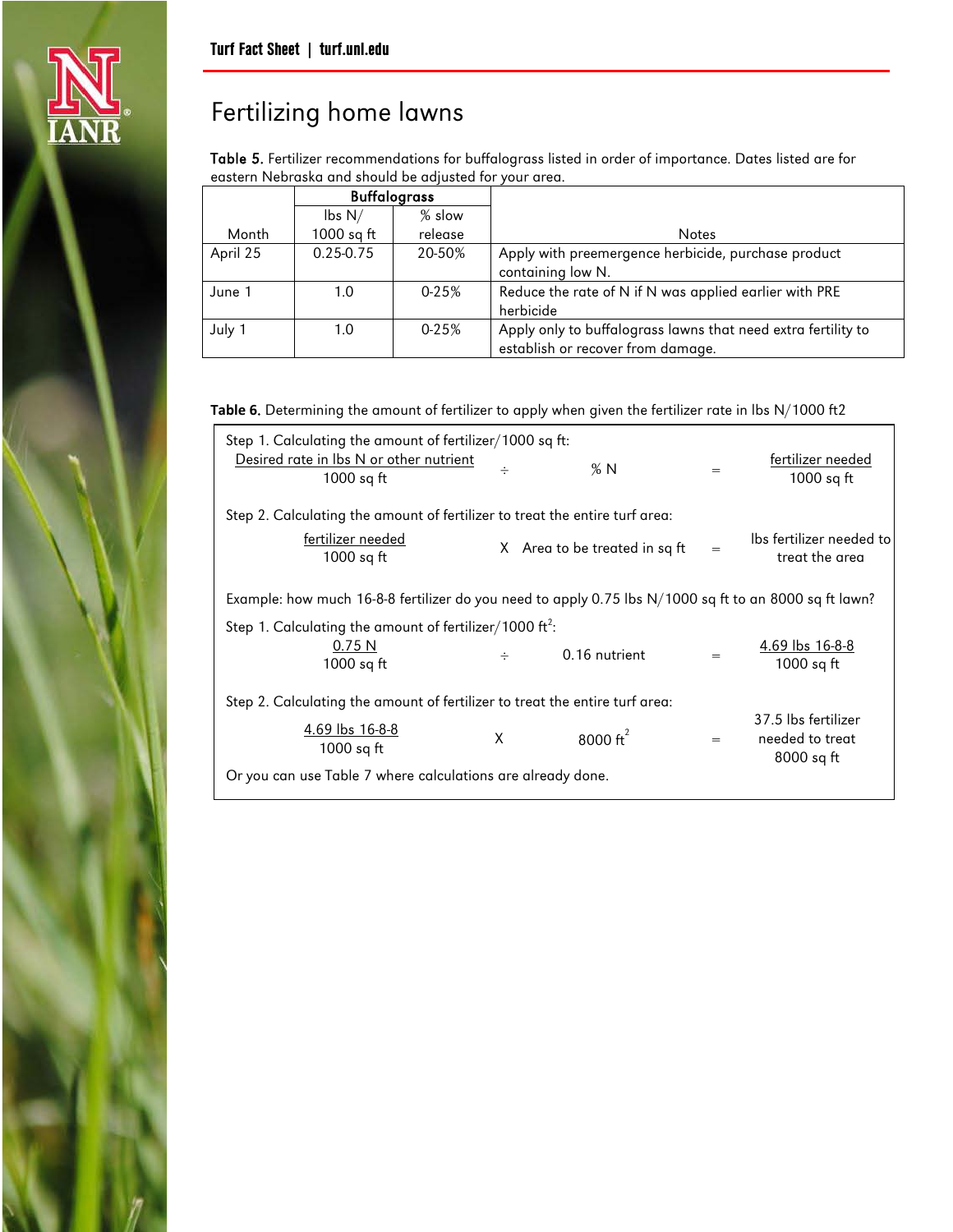Table 7. Amount of fertilizer required given target rate in lbs N/1000 and percent N in product.

|                                                                 |                                                      | Target rate in lbs N/1000 sq ft |      |     |     |     |     |      |      |     |
|-----------------------------------------------------------------|------------------------------------------------------|---------------------------------|------|-----|-----|-----|-----|------|------|-----|
|                                                                 | 0.25<br>0.50<br>0.60<br>0.40<br>0.70<br>0.75<br>0.80 |                                 |      |     |     |     |     | 0.90 | 1.00 |     |
|                                                                 | 1                                                    | 25                              | 40   | 50  | 60  | 70  | 75  | 80   | 90   | 100 |
|                                                                 | $\overline{2}$                                       | 13                              | 20   | 25  | 30  | 35  | 38  | 40   | 45   | 50  |
|                                                                 | 3                                                    | 8.3                             | 13.3 | 17  | 20  | 23  | 25  | 27   | 30   | 33  |
|                                                                 | 4                                                    | 6.3                             | 10.0 | 13  | 15  | 18  | 19  | 20   | 23   | 25  |
|                                                                 | 5                                                    | 5.0                             | 8.0  | 10  | 12  | 14  | 15  | 16   | 18   | 20  |
|                                                                 | 6                                                    | 4.2                             | 6.7  | 8.3 | 10  | 12  | 13  | 13   | 15   | 17  |
|                                                                 | 7                                                    | 3.6                             | 5.7  | 7.1 | 8.6 | 10  | 11  | 11   | 13   | 14  |
|                                                                 | 8                                                    | 3.1                             | 5.0  | 6.3 | 7.5 | 8.8 | 9.4 | 10   | 11   | 13  |
|                                                                 | $\overline{9}$                                       | 2.8                             | 4.4  | 5.6 | 6.7 | 7.8 | 8.3 | 8.9  | 10   | 11  |
|                                                                 | 10                                                   | 2.5                             | 4.0  | 5.0 | 6.0 | 7.0 | 7.5 | 8.0  | 9.0  | 10  |
|                                                                 | 11                                                   | 2.3                             | 3.6  | 4.5 | 5.5 | 6.4 | 6.8 | 7.3  | 8.2  | 9.1 |
|                                                                 | 12                                                   | 2.1                             | 3.3  | 4.2 | 5.0 | 5.8 | 6.3 | 6.7  | 7.5  | 8.3 |
|                                                                 | 13                                                   | 1.9                             | 3.1  | 3.8 | 4.6 | 5.4 | 5.8 | 6.2  | 6.9  | 7.7 |
| $\%$ N in fertilizer or fertilizer/pesticide combo (from label) | 14                                                   | 1.8                             | 2.9  | 3.6 | 4.3 | 5.0 | 5.4 | 5.7  | 6.4  | 7.1 |
|                                                                 | 15                                                   | 1.7                             | 2.7  | 3.3 | 4.0 | 4.7 | 5.0 | 5.3  | 6.0  | 6.7 |
|                                                                 | 16                                                   | 1.6                             | 2.5  | 3.1 | 3.8 | 4.4 | 4.7 | 5.0  | 5.6  | 6.3 |
|                                                                 | 17                                                   | 1.5                             | 2.4  | 2.9 | 3.5 | 4.1 | 4.4 | 4.7  | 5.3  | 5.9 |
|                                                                 | 18                                                   | 1.4                             | 2.2  | 2.8 | 3.3 | 3.9 | 4.2 | 4.4  | 5.0  | 5.6 |
|                                                                 | 19                                                   | 1.3                             | 2.1  | 2.6 | 3.2 | 3.7 | 3.9 | 4.2  | 4.7  | 5.3 |
|                                                                 | 20                                                   | 1.3                             | 2.0  | 2.5 | 3.0 | 3.5 | 3.8 | 4.0  | 4.5  | 5.0 |
|                                                                 | 21                                                   | 1.2                             | 1.9  | 2.4 | 2.9 | 3.3 | 3.6 | 3.8  | 4.3  | 4.8 |
|                                                                 | 22                                                   | 1.1                             | 1.8  | 2.3 | 2.7 | 3.2 | 3.4 | 3.6  | 4.1  | 4.5 |
|                                                                 | 23                                                   | 1.1                             | 1.7  | 2.2 | 2.6 | 3.0 | 3.3 | 3.5  | 3.9  | 4.3 |
|                                                                 | 24                                                   | 1.0                             | 1.7  | 2.1 | 2.5 | 2.9 | 3.1 | 3.3  | 3.8  | 4.2 |
|                                                                 | 25                                                   | 1.0                             | 1.6  | 2.0 | 2.4 | 2.8 | 3.0 | 3.2  | 3.6  | 4.0 |
|                                                                 | 26                                                   | 1.0                             | 1.5  | 1.9 | 2.3 | 2.7 | 2.9 | 3.1  | 3.5  | 3.8 |
|                                                                 | 27                                                   | 0.9                             | 1.5  | 1.9 | 2.2 | 2.6 | 2.8 | 3.0  | 3.3  | 3.7 |
|                                                                 | 28                                                   | 0.9                             | 1.4  | 1.8 | 2.1 | 2.5 | 2.7 | 2.9  | 3.2  | 3.6 |
|                                                                 | 29                                                   | 0.9                             | 1.4  | 1.7 | 2.1 | 2.4 | 2.6 | 2.8  | 3.1  | 3.4 |
|                                                                 | 30                                                   | 0.8                             | 1.3  | 1.7 | 2.0 | 2.3 | 2.5 | 2.7  | 3.0  | 3.3 |
|                                                                 | 32                                                   | 0.8                             | 1.3  | 1.6 | 1.9 | 2.2 | 2.3 | 2.5  | 2.8  | 3.1 |
|                                                                 | 34                                                   | 0.7                             | 1.2  | 1.5 | 1.8 | 2.1 | 2.2 | 2.4  | 2.6  | 2.9 |
|                                                                 | 38                                                   | 0.7                             | 1.1  | 1.3 | 1.6 | 1.8 | 2.0 | 2.1  | 2.4  | 2.6 |
|                                                                 | 46                                                   | 0.5                             | 0.9  | 1.1 | 1.3 | 1.5 | 1.6 | 1.7  | 2.0  | 2.2 |

### Pounds N /1000 sq ft = N rate in lbs N/1000  $\div$  % N\*

\*\*Note convert percent to decimal before calculation by dividing by 100  $(18\% = 18, \text{ or } 7\% = 07)$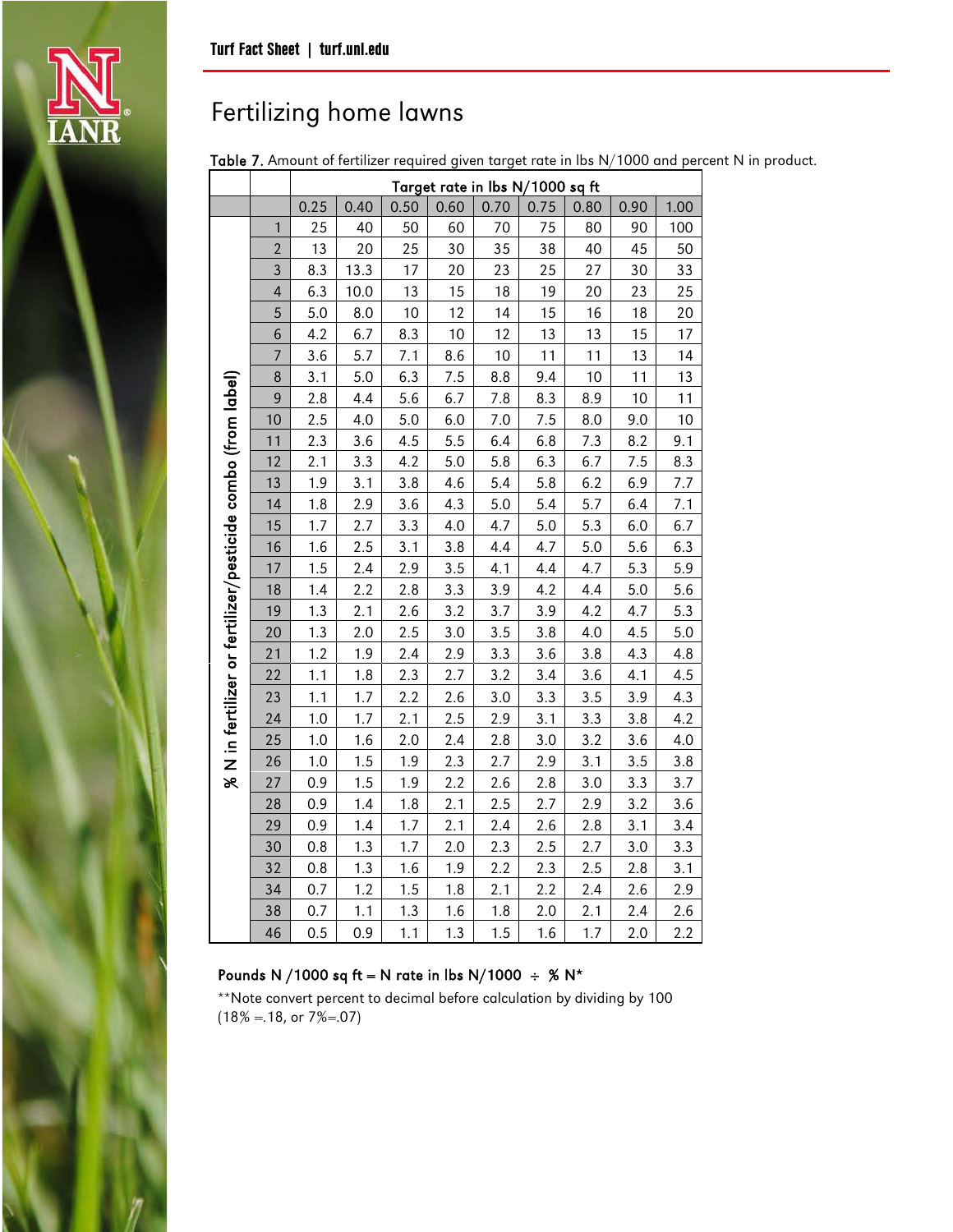

**Figure 5.** Calculating the lbs N/1000 sq ft and % slow release from a typical fertilizer label. This product is sold in a 42.18 lb bag of 36-3-4 and treats 15,000 sq ft.

| F643 |
|------|
|      |
| 36%  |
|      |
|      |
|      |
|      |
| 3%   |
| 4%   |
| 1.0% |
|      |
|      |
|      |

Derived from: methyleneurea, ammonium phosphate, and potassium sulfate. \*Contains 10.6% slowly available methylenediurea and dimethylenetriurea nitrogen. EPA Reg. No. 538-202 U.S. Patent No. 5,102,440 EPA Est. No. 538-OH-1

| Step 1. Calculating the<br>pounds of N in the bag          | 42.18 lbs                | χ | 0.36N          | $=$ | 15.18 lbs N in bag                                    |
|------------------------------------------------------------|--------------------------|---|----------------|-----|-------------------------------------------------------|
| Step 2: Calculating the rate<br>in $N/sq$ foott            | 15.18 lbs N in bag       | ÷ | 15000<br>sq ft | $=$ | 0.00101 lbs $N / sq$ ft<br>(prefer to be 0.5 to 0.75) |
| Step 3: Calculating the rate<br>in N/1000 sq feet          | $0.00101$ lbs N/sq<br>ft | x | 1000           | $=$ | 1.01 lbs $N/sq$ ft<br>(prefer to be 0.5 to 0.75)      |
| <b>Step 4: Calculating percent</b><br>of N as slow release | $1.4 + 10.6 = 12\%$      | ÷ | 36%            | $=$ | 33% N is slow release<br>(higher the better)          |

Figure 6. Calibrating a drop-type fertilizer spreader

|                | <b>rigare of canorating a drop type refunzer opreduct</b>                                                                                                                                    |                |
|----------------|----------------------------------------------------------------------------------------------------------------------------------------------------------------------------------------------|----------------|
|                | Measure the distance between the outside holes of the spreader:                                                                                                                              | in.            |
| 2              | Convert this to feet by dividing by 12                                                                                                                                                       | ft.            |
| 3              | Measure off a convenient distance to run the spreader, The longer the<br>distance, the more accurate the calibration:                                                                        | ft.            |
| 4              | Multiply the number in step 2 by the number in step 3 to calculate the<br>area covered by the spreader:                                                                                      | sq ft          |
| 5              | Weigh a portion of the product and dump into spreader:                                                                                                                                       | lb.            |
| 6              | Run the spreader over the area previously measured in step 3, being careful to shut the spreader<br>on and off precisely at the beginning and end of the course.                             |                |
| $\overline{7}$ | Weigh the amount of product left in the spreader:                                                                                                                                            | lb.            |
| 8              | Subtract the number in step 7 from the number in step 5. This is the<br>amount of product applied to the area you have measured:                                                             | lb.            |
| 9              | Divide the number in step 8 by the number in step 4 to give lb. product per<br>square foot:                                                                                                  | lb./sq ft      |
| 10             | Multiply the number in step 9 by 1000 to give lb. product/1000 sq ft:                                                                                                                        | lb./1000 sq ft |
| 11             | Is this number close to the recommended rate listed on the bag? Adjust the spreader setting and<br>repeat the process until the spreader is applying the recommended rate listed on the bag. |                |